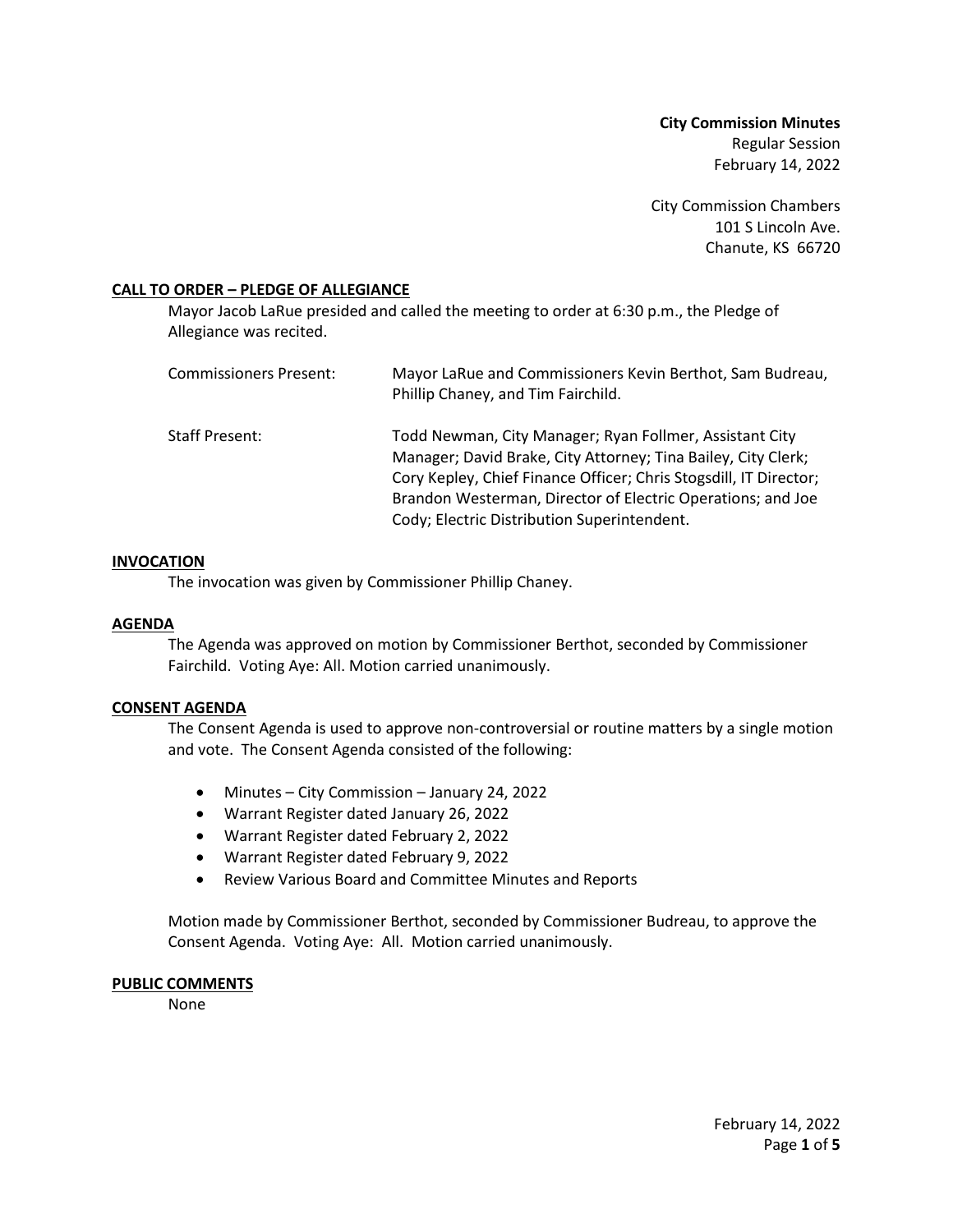## **CITY MANAGER'S REPORT**

City Manager Todd Newman gave his report on City activities and operations. Items reported on included an update on the KDOT Airport Grant, the Golf Course Cart Path Project, and the Santa Fe Ball Field Complex Project.

# **NEW BUSINESS**

# **NRP ADDRESS AMENDMENT – GREEN LIVING FOUNDATION**

During their regular meeting on April 12, 2021, the Chanute City Commission approved a Neighborhood Revitalization Application from Green Living Foundation for a property located at 1201 Osa Martin Blvd. It was recently discovered by the Neosho County Appraiser's Office that the original application listed the incorrect address and the actual address that the application was meant for is 1117 Osa Martin Blvd.

Green Living Foundation is asking that an amendment is made to correct the address listed on the application from 1201 Osa Martin Blvd. to 1117 Osa Martin Blvd. This project build is complete and awaiting final review from the Neosho County Appraiser's Office.

General discussion was made. Comments were made by Foundation of NMRMC Director Anna Methvin and City Attorney David Brake.

Motion made by Commissioner Chaney, seconded by Commissioner Berthot, to amend the April 12, 2021 Green Living Foundation Neighborhood Revitalization Application address approval from 1201 Osa Martin Blvd to 1117 Osa Martin Blvd. Voting Aye: All. Motion carried unanimously.

### **2022 FIREWORKS SHOW**

City Staff is recommending hiring Mr. Alan Miller for this year's Fourth of July Celebration at Santa Fe Park. City staff will follow the same procedures as last year with City staff picking up and delivering the fireworks on the day of the show, which is set for Saturday, July 2, 2022. Parks and Street Departments will help out with road closures.

Any extracurricular or fundraising activities in addition to the display will be associated with an outside agency and would require approval from the governing body for use of the park at a future meeting.

Mr. Miller provided a brief overview of current logistics with rising cost, shipping, and material availability.

General discussion was made. Comments were made by Mr. Miller, City Manager Todd Newman, and Assistant City Manager Ryan Follmer.

Motion made by Commissioner Fairchild, seconded by Commissioner Chaney, to approve a 2022 Fireworks Show at Santa Fe Park on Saturday, July 2, 2022 and authorization for City staff to finalize a contract with Mr. Miller for his services and purchase of product not to exceed \$12,000 out of the Tourism Fund. Voting Aye: All. Motion carried unanimously.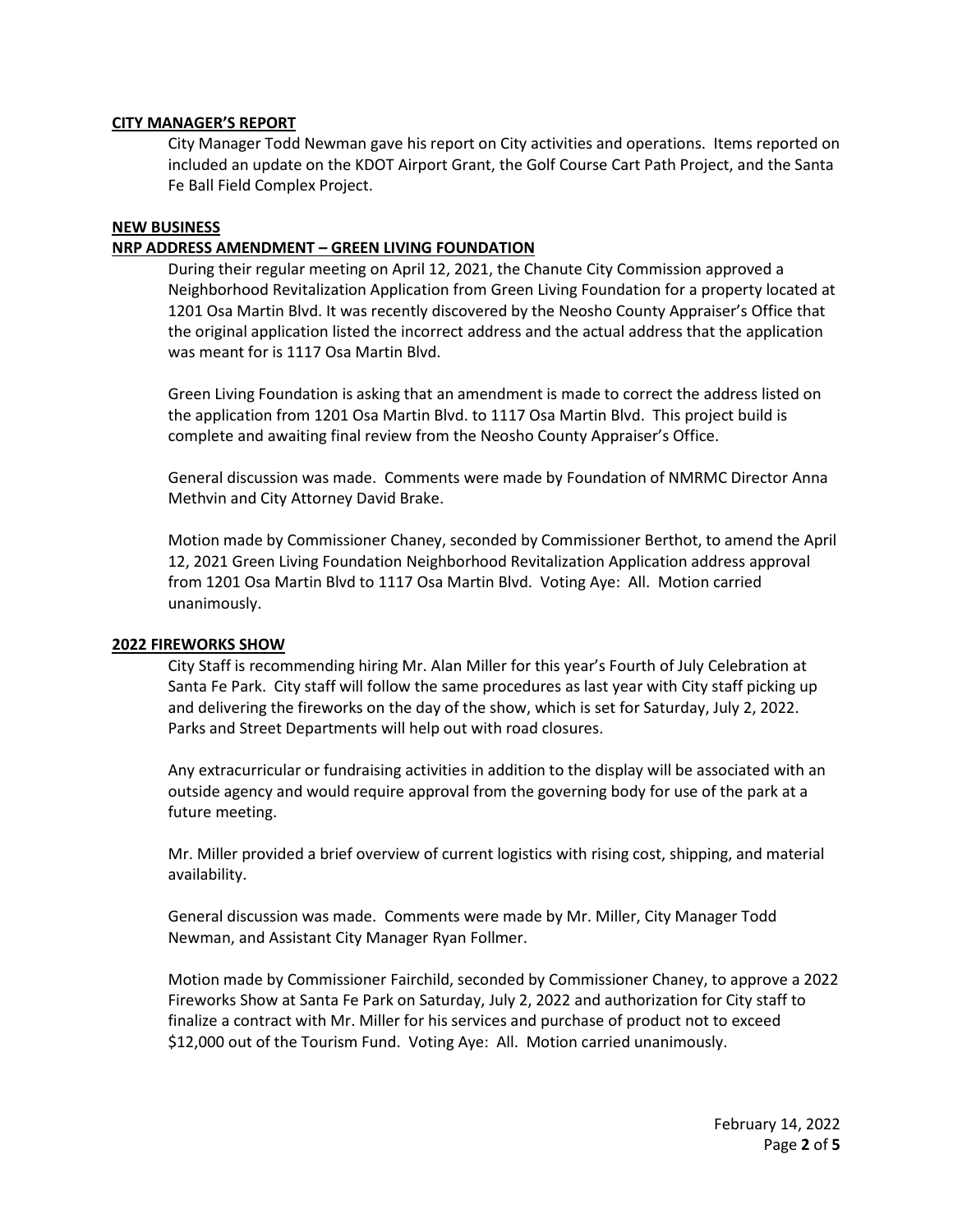## **FIBER EXPANSION DISCUSSION**

During Monday night's January 24, 2022 City Commission Meeting there was a consensus from the governing body for discussion related to expanding Fiber. City staff has updated construction costs for the remaining Pons.

During the 2021 Budget Work Sessions City staff laid out a 5-year plan for expansion using Fiber's available cash. City staff is recommending expanding Fiber to Pons 5, 6, and 7 (7th to 21st Street from Santa Fe to Katy). The expansion would provide City Fiber an additional 840 customers for approximately \$600,000.00.

General discussion was made. Comments were made by City Manager Todd Newman, IT Director Chris Stogsdill, City Attorney David Brake, and Electric Distribution Superintendent Joe Cody.

Motion made by Commissioner Budreau, seconded by Commissioner Berthot, to approve the project as presented with Budget authority up to \$600,000. Voting Aye: All. Motion carried unanimously.

# **PROPERTY RESOLUTION – 102 EAST PINE**

| <b>PROPERTY RESOLUTION - 512 SOUTH SANTA FE</b>    |
|----------------------------------------------------|
| <b>PROPERTY RESOLUTION - 1018 SOUTH WASHINGTON</b> |
| <b>PROPERTY RESOLUTION - 921 NORTH STEUBEN</b>     |
| <b>PROPERTY RESOLUTION - 119 NORTH CENTRAL</b>     |
| <b>PROPERTY RESOLUTION - 1810 SOUTH ASHBY</b>      |
| <b>PROPERTY RESOLUTION - 617 NORTH GRANT</b>       |
| <b>PROPERTY RESOLUTION - 1302 SOUTH EDITH</b>      |
|                                                    |

General discussion was made. Comments were made by City Manager Todd Newman and Assistant City Manager Ryan Follmer.

Motion made by Commissioner Budreau, seconded by Commissioner Berthot, to adopt resolution declaring that the above properties are in violation of Chanute Municipal Codes and authorizing abatement of certain nuisances as presented. Voting Aye: All. Motion carried unanimously.

The Resolutions were assigned: No. 2022-116, No. 2022-117, No. 2022-118, No. 2022-119, No. 2022-120, No. 2022-121, No. 2022-122, and No. 2022-123.

### **COMMISSION COMMENTS**

Commissioner Fairchild commented on the City Land Bank and expressed concerns of transparency.

General discussion was made. Comments were made by City Attorney David Brake and City Manager Todd Newman.

Commission consensus was to place this item on a future Agenda for City Commission review and further discussion.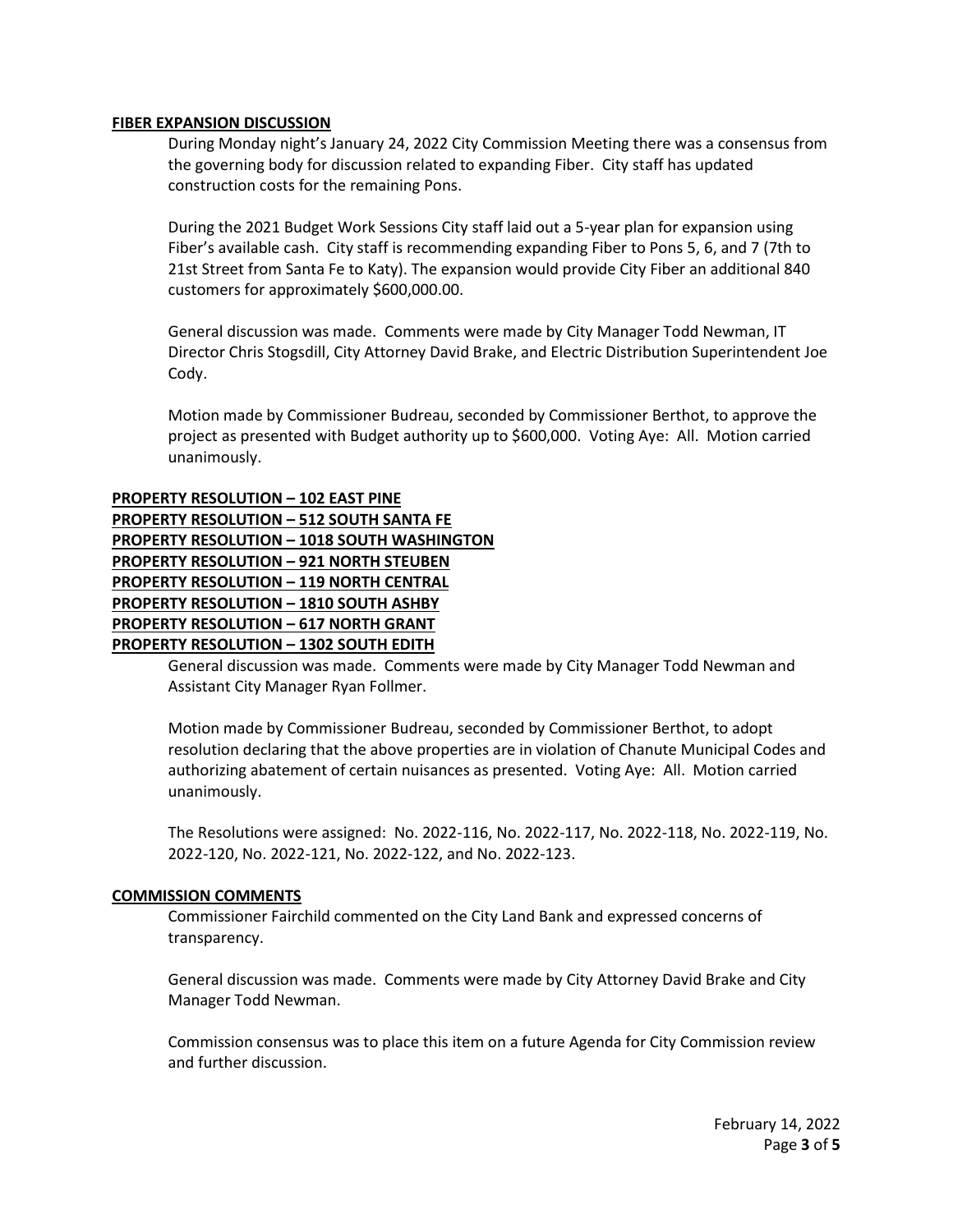Commissioner Fairchild commented on the Orizon Development Agreement and the City's \$1,000,000.00 obligation. He would like for future development agreements to define obligation sunset dates.

Commissioner Fairchild commented on future economic development plans, strategies, and tactics.

Commissioner Budreau reported that he has received concerns of buffering issues from current City Fiber customers.

General discussion was made. Comments were made by City Manager Todd Newman and IT Director Chris Stogsdill.

City Manager Newman encouraged customers with fiber issues to call the City IT Department.

Commissioner Chaney commented on economic development, downtown banners and Christmas decorations, Chanute housing, the miniature golf course grant, the landfill baler, and utility email billing.

General discussion was made. Comments were made by City Manager Todd Newman.

Commissioner Chaney commented on tourism and the need for a single person to focus on tourism and for this person to be staffed by the City of Chanute. He requested review of this item at a future meeting.

Commissioner Chaney commented on the City Sidewalk Replacement Program.

General discussion was made. Comments were made by City Manager Todd Newman.

Commissioner Chaney commented on City Sidewalks, specifically  $7<sup>th</sup>$  to  $11<sup>th</sup>$  Street on Plummer and Kansas to Plummer on 7<sup>th</sup> Street.

General discussion was made. Comments were made by City Manager Todd Newman and Assistant City Manager Ryan Follmer.

Commission consensus was to place City Sidewalks on a future Agenda for review and discussion.

Commissioner Chaney commented on the property located at Evergreen & Main.

General discussion was made. Comments were made by City Manager Todd Newman and City Attorney David Brake.

Commissioner Berthot commented on the City Shooting Range and that he has received requests for better accessibility and expansion.

General discussion was made. Comments were made by City Manager Todd Newman.